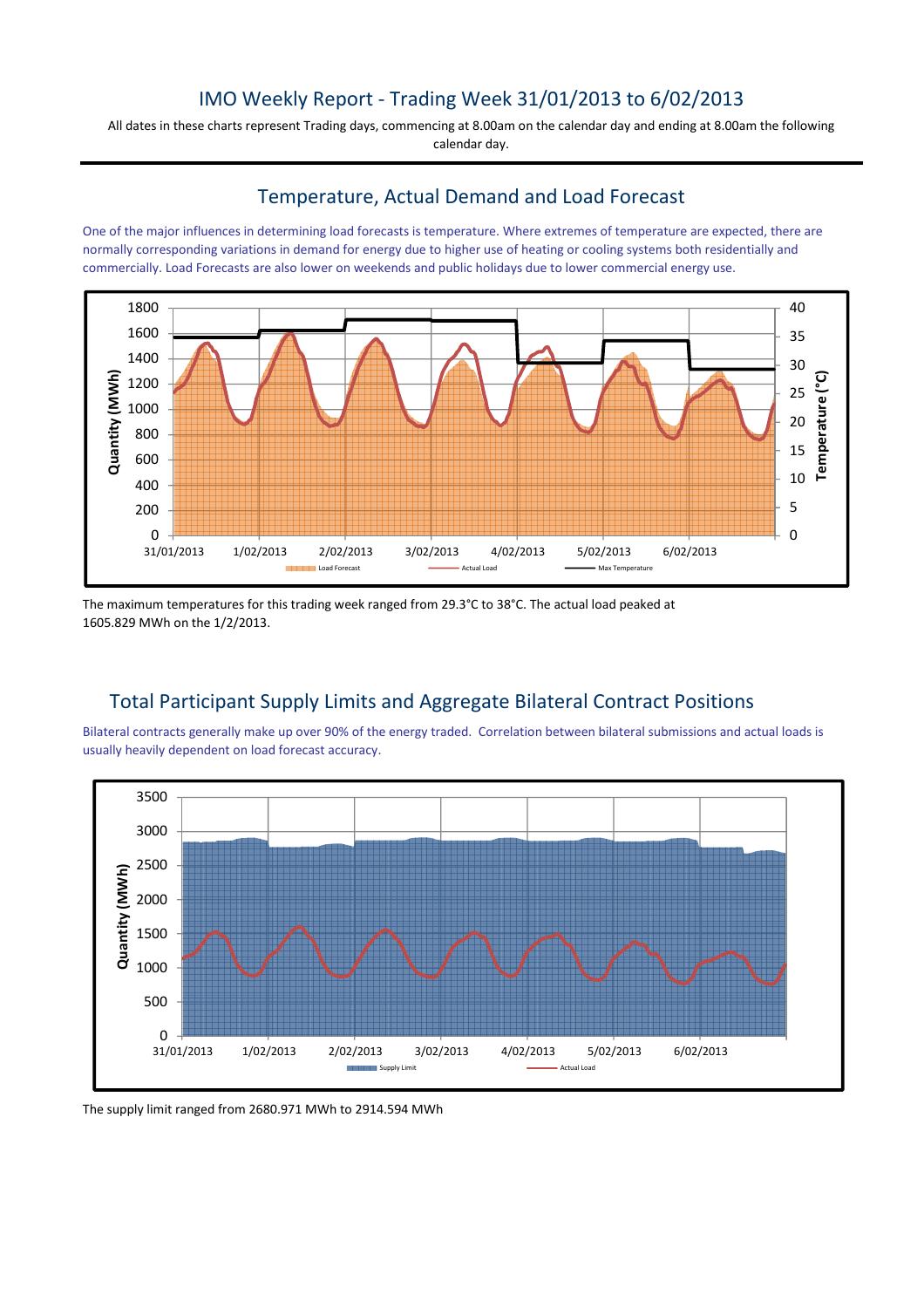#### Net Balancing Market Trades

Bilateral contracts and STEM trading are generally based on the forecast energy requirements of Participants. When the forecast requirements are higher or lower than the actual requirements for a day, this Market energy must be bought and sold in the balancing mechanism. This graph shows the estimated net balancing trades.



The majority of the balancing activity this week occurred within Balancing Supply. The maximum balancing demand for the week reached 137.541 MWh on the 2/2/2013. The maximum balancing supply for the week reached -242.302 MWh on the 31/1/2012.

## Total Traded Energy

This chart represents a comparison between the total net energy that is traded in Bilateral Contracts, the STEM and the balancing mechanism. Balancing Supply represents cases in which the total contract position is greater than the demand and customers must supply energy back to balancing. Balancing Demand represents cases in which the total contract position is less than the demand and customers must purchase energy from balancing.



Total balancing supply equalled -17977.52 MWh whereas total balancing demand equalled 3092.3 MWh. The Total STEM Traded quantity was 20099.587 MWh, with the STEM Clearing Quantity ranging between 10.252 MWh and 285.724 MWh.